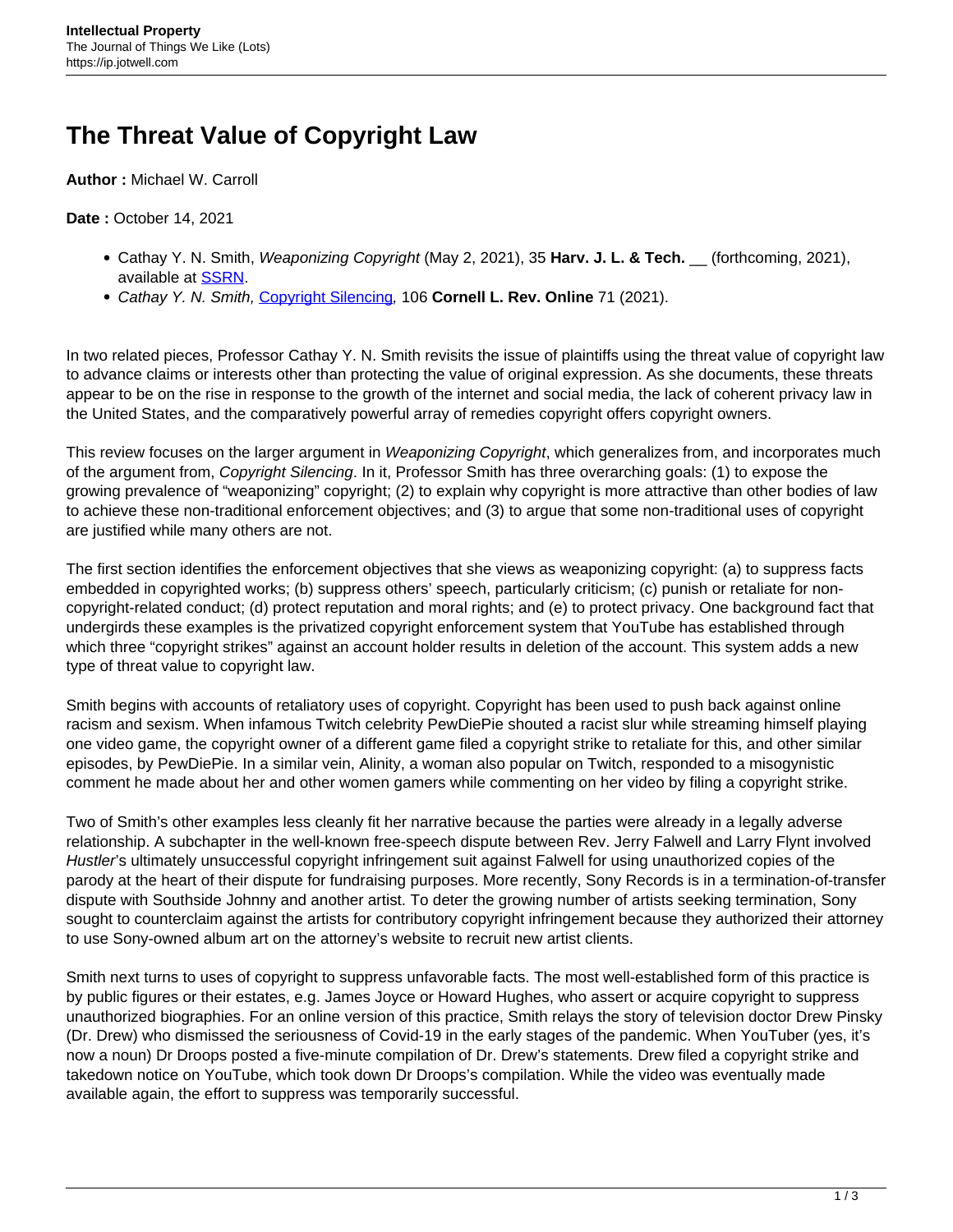Smith's third category is related, but focuses more specifically on using copyright to censor criticism. Her examples includes the Church of Scientology and Jehovah's Witnesses sending DMCA takedown notices to suppress critical commentary; Netflix sending takedown notices to Twitter to suppress criticism of its controversial film Cuties; and talk radio host Michael Savage threatening a civil rights organization and a documentary film production company for using clips of Savage's on-air anti-Muslim tirade from 2007 in connection with critical commentary. While Savage's suit against the civil rights organization was unsuccessful on fair use grounds, his takedown notice against the film was more effective.

The fourth category—protecting reputational and associational interests—is one that Smith agrees is a more traditional use of copyright, since these interests are explicitly protected by moral rights outside the United States. Her examples here include musicians and meme creators who sought to stop political uses of their creations by politicians or groups with whom they want no association.

The final category is uses of copyright to protect personal privacy. Copyright is an imperfect tool to combat nonconsensual pornography unless an image is a selfie, in which the author and subject of an image are the same. But, in the subset of cases involving selfies, copyright takedown notices can be an effective antidote. Sympathetic photographers can use their copyrights in aid of the interests of their subjects, as was done by a photographer who sued the anti-marriage-equality group Public Advocate for using her wedding photos of a gay couple holding hands and kissing in their mailings. Last, are celebrities who have asserted copyright against gossip publications that have obtained leaked photographs or videos.

The article's second section explains why copyright law is a more attractive legal tool than other areas of law to advance the interests discussed above. In short, obtaining copyright and stating a prima facie claim for infringement are quite easy, enforcement costs are asymmetrical, copyright remedies enable speech suppression without traditional First Amendment review, copyright defenses are insufficient to deter questionable claims, and U.S. law does not provide robust privacy protection or moral rights that might more directly advance some of these interests. A few points that Smith discusses in this section are particularly worth noting. Enforcement cost asymmetry is exacerbated by YouTube's copyright strike system because filing a strike is relatively cheap and easy, and the potential costs of losing a valuable social media account are quite high. The counter-notice option under the DMCA notice-and-takedown system is largely ineffective, and counterclaims that might raise the costs of aggressive enforcement, such as copyright misuse or state law anti-SLAPP actions, are unavailable. Finally, other sources of law are less effective tools because they are subject to First Amendment review and any attempt to enlist the aid of platforms will be unsuccessful because of Section 230.

After a section recognizing that mixed-motive cases will challenge any policy response to the uses of copyright she has discussed, Smith turns to three potential policy responses. The law can reject all uses of copyright that are not associated with protecting economic interests of the copyright owner, permit at least uses to protect personal privacy, or accept uses that advance dignitary and reputational interests so long as they do not involve suppressing criticism or disclosure of facts.

In engaging with the existing scholarship, Smith is sympathetic with uses of copyright to protect privacy interests, particularly in cases of nonconsensual pornography, but she expresses concern that if privacy is defined too broadly it could also support uses of copyright to suppress evidence of domestic violence or other abusive behaviors. She also sees merit in focusing reform efforts on developing areas of law that more directly protect the interests discussed in the Article.

In the end, Smith concludes that a general line-drawing approach to addressing all of the uses of copyright she discussed would be too difficult, but that the evidence of increased uses of copyright to censor criticism or suppress unfavorable facts should be addressed by making enforcement more symmetrical. Three ways to do that would be to make copyright misuse an affirmative claim, allow anti-SLAPP laws to apply to censorious copyright litigation, and strengthen the balance in the DMCA notice-and-takedown process to deter abusive takedown notices.